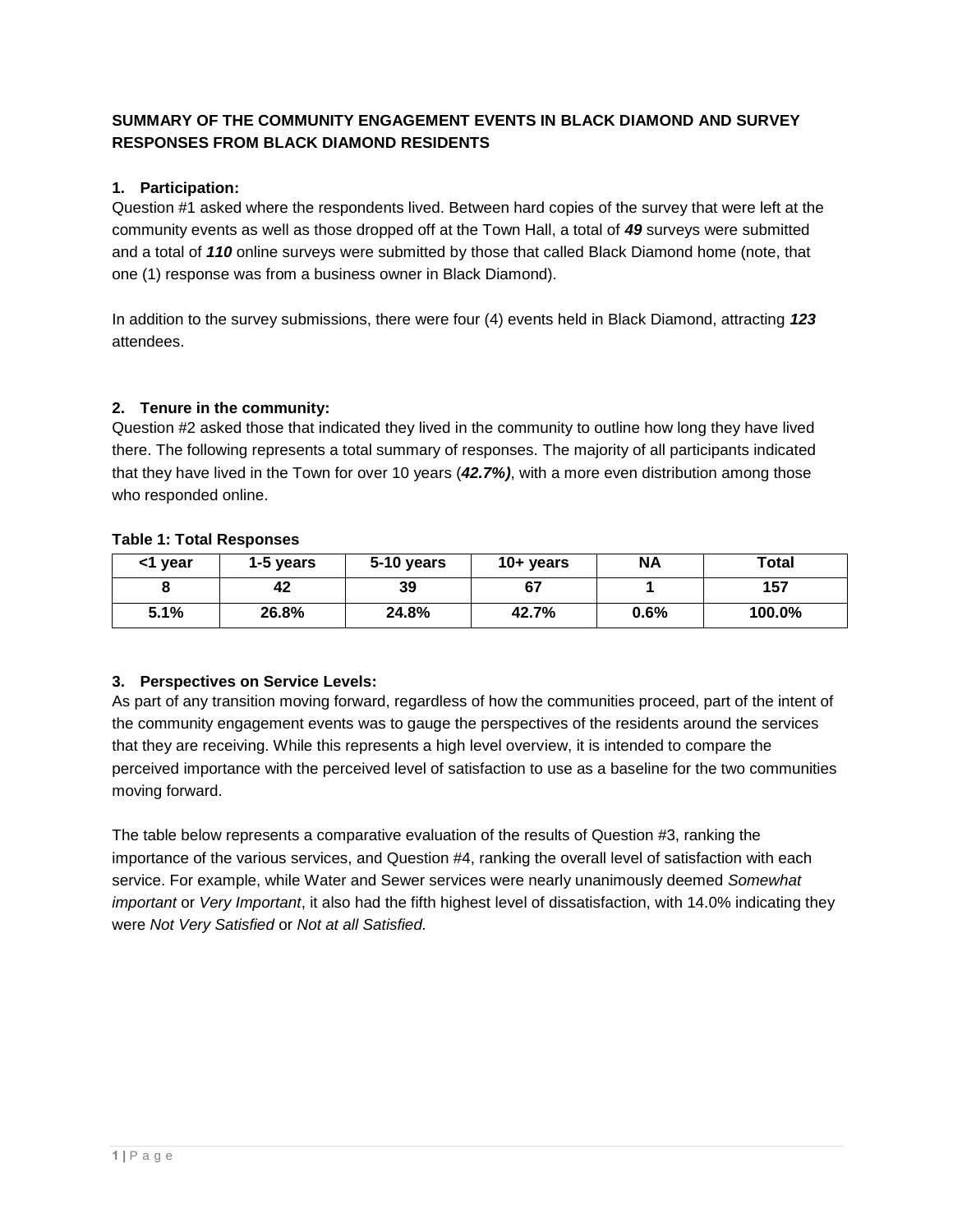|                              | Level of   |                              | Level of               |
|------------------------------|------------|------------------------------|------------------------|
| <b>Services</b>              | Importance | <b>Services</b>              | <b>Dissatisfaction</b> |
| Water/Sewer                  | 98.8%      | <b>Bylaw Enforcement</b>     | 25.9%                  |
| Protective services          | 98.8%      | Planning                     | 25.0%                  |
| Garbage/Recycling            | 96.3%      | Street/Sidewalk maintenance  | 16.8%                  |
| Street/Sidewalk maintenance  | 94.3%      | <b>Public Transportation</b> | 14.8%                  |
| Planning                     | 85.5%      | Water/Sewer                  | 14.0%                  |
| Parks/Paths/Open Space       | 81.3%      | Parks/Paths/Open Space       | 13.9%                  |
| <b>Bylaw Enforcement</b>     | 80.0%      | <b>Recreation Facilities</b> | 13.8%                  |
| Snow removal                 | 87.6%      | Snow removal                 | 11.5%                  |
| Library                      | 67.9%      | Arts/Culture                 | 11.5%                  |
| <b>Recreation Facilities</b> | 75.6%      | Garbage/Recycling            | 10.1%                  |
| <b>FCSS</b>                  | 72.5%      | Library                      | 7.6%                   |
| Arts/Culture                 | 62.9%      | Protective services          | 6.9%                   |
| <b>Public Transportation</b> | 45.0%      | <b>FCSS</b>                  | 4.5%                   |

**Table 2: Comparative Evaluation – Importance and Satisfaction** 

**NOTE:** Each service is first ranked in order of the overall level of importance (combining those that answered *Somewhat Important* or *Very Important)* and each service is also ranked based on the level of dissatisfaction (combining those that answered *Not Very Satisfied* or *Not at all Satisfied)*.

|                              | <b>Very</b> | <b>Somewhat</b> | <b>Not Very</b> | <b>Not at All</b> | <b>Unsure</b> |
|------------------------------|-------------|-----------------|-----------------|-------------------|---------------|
| <b>Services</b>              | Important   | Important       | Important       | Important         |               |
| Garbage/Recycling            | 73.1%       | 23.1%           | 3.8%            | 0.0%              | 0.0%          |
| Water/Sewer                  | 92.5%       | 6.3%            | 0.0%            | 0.6%              | 0.6%          |
| Protective services          | 85.6%       | 13.1%           | 1.3%            | $0.0\%$           | $0.0\%$       |
| Street/Sidewalk maintenance  | 50.9%       | 43.4%           | 3.8%            | 1.9%              | 0.0%          |
| Snow removal                 | 37.3%       | 50.3%           | 8.7%            | 3.1%              | 0.6%          |
| Parks/Paths/Open Space       | 45.6%       | 35.6%           | 13.1%           | 5.6%              | 0.0%          |
| <b>Recreation Facilities</b> | 33.1%       | 42.5%           | 16.3%           | 7.5%              | 0.6%          |
| <b>FCSS</b>                  | 31.3%       | 41.3%           | 18.1%           | 6.3%              | 3.1%          |
| Arts/Culture                 | 24.5%       | 38.4%           | 22.0%           | 13.8%             | 1.3%          |
| Library                      | 33.3%       | 34.6%           | 17.6%           | 13.2%             | 1.3%          |
| Planning                     | 49.7%       | 35.8%           | 10.7%           | 3.1%              | 0.6%          |
| <b>Bylaw</b>                 | 39.4%       | 40.6%           | 14.4%           | 5.0%              | 0.6%          |
| <b>Public Transportation</b> | 13.1%       | 31.9%           | 33.1%           | 20.6%             | 1.3%          |

### **Table 3: Total Responses – Level of Importance for each Service**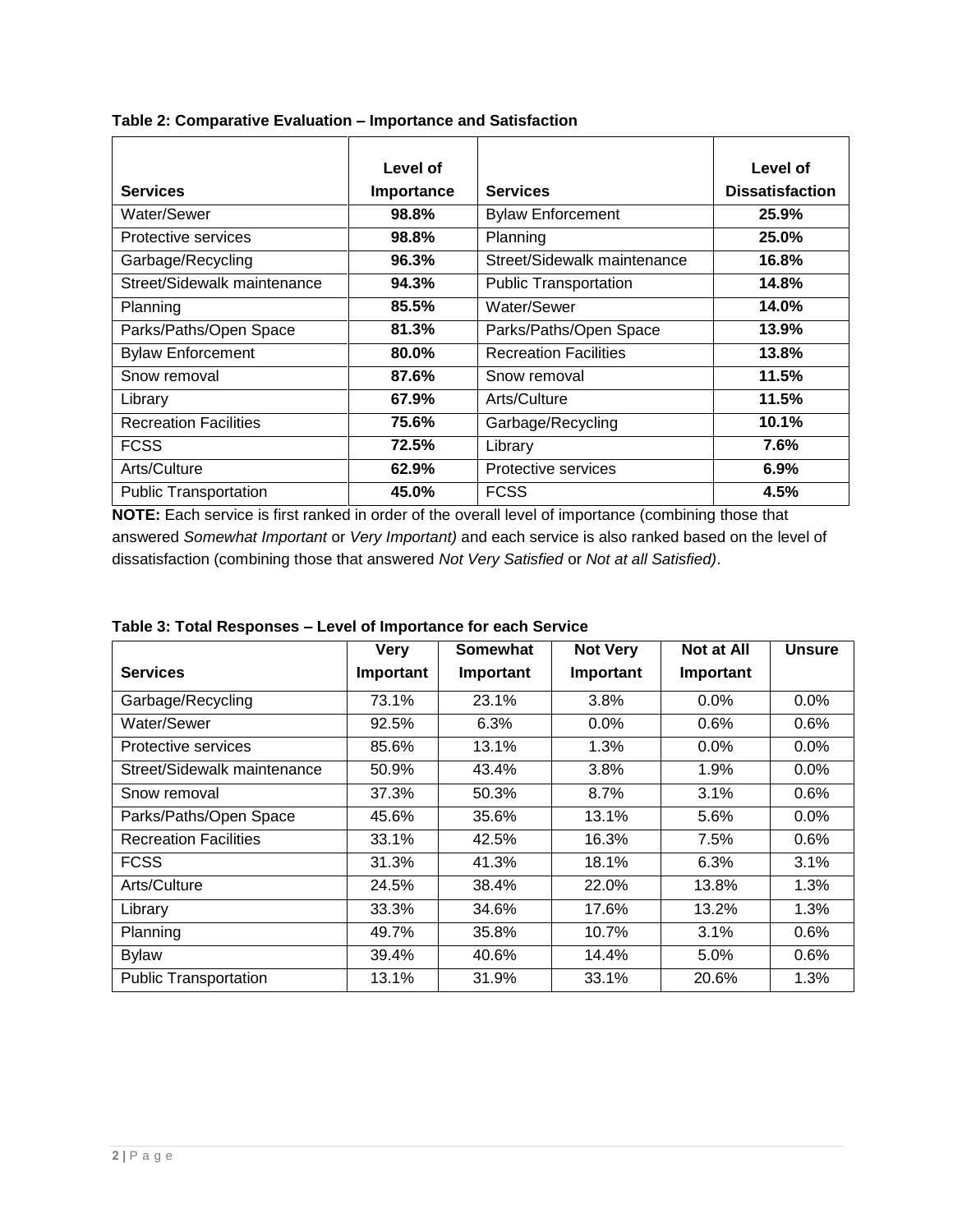|                              | <b>Very</b>      | Somewhat         | <b>Not Very</b>  | <b>Not at All</b> | <b>Unsure</b> |
|------------------------------|------------------|------------------|------------------|-------------------|---------------|
| <b>Services</b>              | <b>Satisfied</b> | <b>Satisfied</b> | <b>Satisfied</b> | <b>Satisfied</b>  |               |
|                              |                  |                  |                  |                   |               |
| Garbage/Recycling            | 58.2%            | 30.4%            | 8.9%             | 1.3%              | 1.3%          |
| Water/Sewer                  | 55.4%            | 29.9%            | 10.2%            | 3.8%              | 0.6%          |
| Protective services          | 67.3%            | 23.3%            | 6.3%             | 0.6%              | 2.5%          |
| Street/Sidewalk maintenance  | 30.3%            | 49.7%            | 13.5%            | 3.2%              | 3.2%          |
| Snow removal                 | 47.1%            | 38.9%            | 7.6%             | 3.8%              | 2.5%          |
| Parks/Paths/Open Space       | 39.2%            | 42.4%            | 9.5%             | 4.4%              | 4.4%          |
| <b>Recreation Facilities</b> | 27.7%            | 38.4%            | 8.2%             | 5.7%              | 20.1%         |
| <b>FCSS</b>                  | 27.1%            | 28.4%            | 2.6%             | 1.9%              | 40.0%         |
| Arts/Culture                 | 28.0%            | 36.9%            | 8.3%             | 3.2%              | 23.6%         |
| Library                      | 56.7%            | 20.4%            | 3.2%             | 4.5%              | 15.3%         |
| Planning                     | 12.2%            | 46.8%            | 17.3%            | 7.7%              | 16.0%         |
| <b>Bylaw</b>                 | 30.4%            | 34.8%            | 14.6%            | 11.4%             | 8.9%          |
| <b>Public Transportation</b> | 16.1%            | 31.0%            | 7.7%             | 7.1%              | 38.1%         |

**Table 4: Total Responses – Level of Satisfaction for each Service** 

### **4. Overall Satisfaction:**

Question #5 asked people to provide their general level of satisfaction overall, indicating their perspective on how well the Town is doing in delivery services. Despite perspectives or comments that were somewhat negative around individual services, the overall level of satisfaction appears relatively high. Only 8.2% (13 total responses) indicated a level of dissatisfaction with the overall level of service.

### **Table 5: General Level of Satisfaction**

| <b>Very Satisfied</b> | Somewhat<br><b>Satisfied</b> | <b>Not Very</b><br><b>Satisfied</b> | Not at All<br><b>Satisfied</b> | <b>Unsure</b> | Total  |
|-----------------------|------------------------------|-------------------------------------|--------------------------------|---------------|--------|
| 56                    | 85                           | 13                                  |                                |               | 158    |
| 35.4%                 | 53.8%                        | 8.2%                                | $0.0\%$                        | 2.5%          | 100.0% |

### **5. Collaborating on Service Delivery:**

Question #6 asked the respondents to consider the different services from the perspective of the importance of collaborating on these services. The following table provides an overall ranking based on the combination of those that responded either *Very Important* or *Somewhat Important*.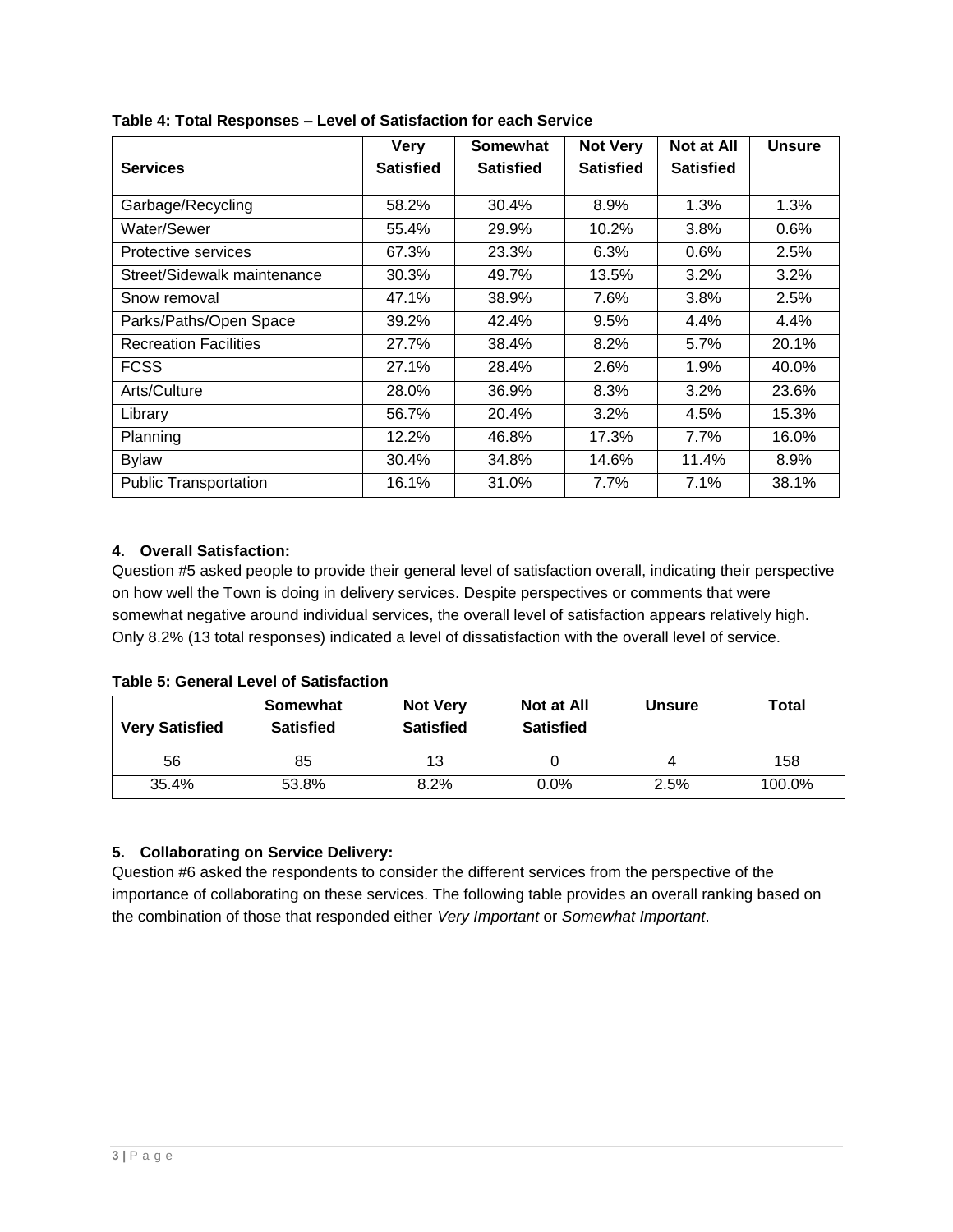**Table 6: Overall Level of Importance for Collaborative Services** 

| <b>Services</b>              | <b>Level of Importance</b> |
|------------------------------|----------------------------|
| Water/Sewer                  | 89.0%                      |
| Garbage/Recycling            | 87.7%                      |
| <b>Protective Services</b>   | 85.3%                      |
| <b>Recreation Facilities</b> | 80.6%                      |
| <b>Bylaw Enforcement</b>     | 78.2%                      |
| Planning                     | 76.3%                      |
| Parks/Paths/Open Space       | 75.6%                      |
| Library                      | 75.3%                      |
| Street/Sidewalk maintenance  | 73.2%                      |
| Snow removal                 | 72.4%                      |
| <b>FCSS</b>                  | 66.9%                      |
| Arts/Culture                 | 64.7%                      |
| <b>Public Transportation</b> | 56.1%                      |

**Table 7: Total Responses – Level of Importance for each Service** 

|                              | <b>Very</b> | Somewhat  | <b>Not Very</b> | <b>Not at All</b> | <b>Unsure</b> |
|------------------------------|-------------|-----------|-----------------|-------------------|---------------|
| <b>Services</b>              | Important   | Important | Important       | Important         |               |
|                              |             |           |                 |                   |               |
| Garbage/Recycling            | 70.3%       | 17.4%     | $3.2\%$         | 5.2%              | 3.9%          |
| Water/Sewer                  | 78.7%       | 10.3%     | 3.2%            | 3.2%              | 4.5%          |
| Protective services          | 70.5%       | 14.7%     | 6.4%            | 5.8%              | 2.6%          |
| Street/Sidewalk maintenance  | 43.9%       | 29.3%     | 12.7%           | $9.6\%$           | 4.5%          |
| Snow removal                 | 44.2%       | 28.2%     | 14.1%           | 10.3%             | 3.2%          |
| Parks/Paths/Open Space       | 44.9%       | 30.8%     | 12.8%           | $9.0\%$           | 2.6%          |
| <b>Recreation Facilities</b> | 45.8%       | 34.8%     | 5.8%            | 8.4%              | 5.2%          |
| <b>FCSS</b>                  | 40.8%       | 26.1%     | 12.7%           | 8.9%              | 11.5%         |
| Arts/Culture                 | 32.7%       | 32.1%     | 17.3%           | 10.9%             | 7.1%          |
| Library                      | 49.4%       | 25.9%     | 9.5%            | 10.1%             | 5.1%          |
| Planning                     | 50.0%       | 26.3%     | 8.3%            | 9.6%              | 5.8%          |
| <b>Bylaw</b>                 | 50.6%       | 27.6%     | 8.3%            | $9.0\%$           | 4.5%          |
| <b>Public Transportation</b> | 32.3%       | 23.9%     | 16.1%           | 13.5%             | 14.2%         |

### **6. Priorities:**

Question #7 asked for perspectives relative to the two Towns moving toward a more unified approach to governance. Respondents were asked to rank each of the priorities based on what they felt was most important as part of any transition (with 1 being the most important and 6 being the least important). The following table represents a summary of the average score for each of the priorities.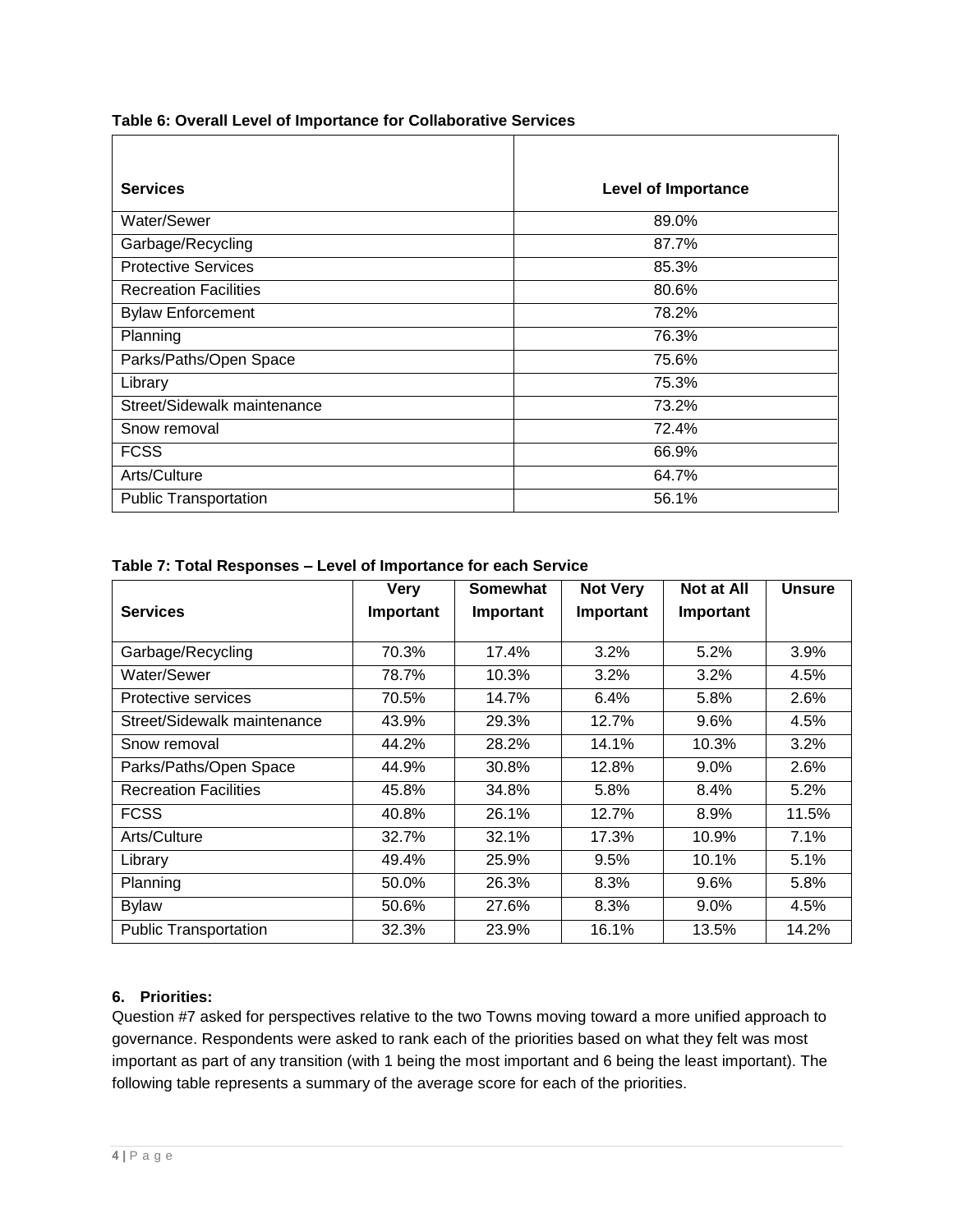| Table 8: Total Responses – importance of Unified Approach |                         |  |  |  |  |
|-----------------------------------------------------------|-------------------------|--|--|--|--|
| <b>Priorities</b>                                         | <b>Average Response</b> |  |  |  |  |
| <b>Location of Facilities</b>                             | 4.7                     |  |  |  |  |
| Local Autonomy                                            | 3.8                     |  |  |  |  |
| <b>Costs of Services</b>                                  | 1.8                     |  |  |  |  |
| Effectiveness & Efficiency of Administration              | 2.8                     |  |  |  |  |
| Local Identity                                            | 4.4                     |  |  |  |  |

Effectiveness & Efficiency of Local Government 2.9

# **Table 8: Total Responses – Importance of Unified Approach**

Considering the general feedback from the community engagement events and the comments provided as part of the survey responses, it is clear that the *Costs of Services* with a total average score of *1.8*, represents the key priority outlined by those that participated in the events.

### **7. Importance of Other Services Comments:**

Question #8 asked respondents to consider other collaborative opportunities beyond the typical municipal services. The following table provides an overall ranking based on the combination of those that responded either *Very Important* or *Somewhat Important*.

#### **Table 9: Total Responses - Level of Importance Ranking**

| <b>Other Opportunities</b>             | <b>Level of Importance</b> |
|----------------------------------------|----------------------------|
|                                        |                            |
| Joint Purchase of Equipment            | 89.1%                      |
| Joint Community Planning               | 88.6%                      |
| <b>Administrative Services</b>         | 88.5%                      |
| Economic Development Planning          | 88.4%                      |
| <b>Local Governance Representation</b> | 87.8%                      |
| <b>Stronger Regional Voice</b>         | 87.3%                      |
| Seniors Care/Housing                   | 86.5%                      |
| Marketing the Region                   | 80.4%                      |

#### **Table 10: Total Responses – Importance of Collaborative Services**

| <b>Other Opportunities</b>                | <b>Very</b><br>Important | <b>Somewhat</b><br>Important | <b>Not Very</b><br>Important | Not at All<br>Important | <b>Unsure</b> |
|-------------------------------------------|--------------------------|------------------------------|------------------------------|-------------------------|---------------|
| Marketing the Region                      | 50.0%                    | 30.4%                        | 11.4%                        | 7.0%                    | 1.3%          |
| <b>Economic Development</b><br>Planning   | 61.9%                    | 26.5%                        | 7.7%                         | 3.2%                    | 0.6%          |
| Joint Community<br>Planning               | 57.0%                    | 31.6%                        | 5.7%                         | 5.1%                    | 0.6%          |
| <b>Stronger Regional Voice</b>            | 58.9%                    | 28.5%                        | 7.0%                         | 3.8%                    | 1.9%          |
| Joint Purchase of<br>Equipment            | 48.7%                    | 40.4%                        | 6.4%                         | 3.8%                    | 0.6%          |
| Seniors Care/Housing                      | 54.5%                    | 32.1%                        | 9.0%                         | 3.2%                    | 1.3%          |
| <b>Administrative Services</b>            | 67.3%                    | 21.2%                        | 3.8%                         | 7.1%                    | 0.6%          |
| <b>Local Governance</b><br>Representation | 60.9%                    | 26.9%                        | 3.8%                         | 7.1%                    | 1.3%          |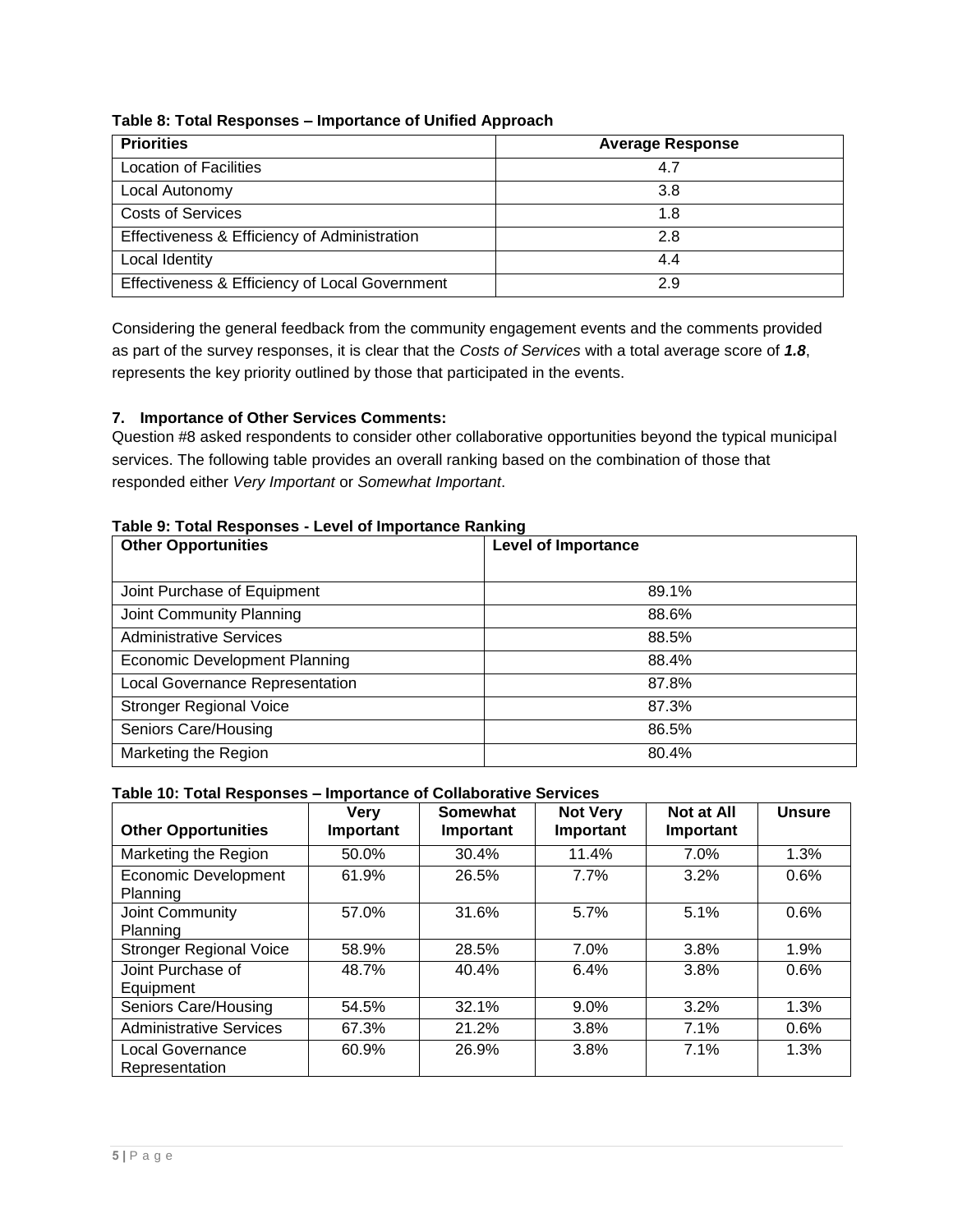## **SUMMARY OF THE COMMUNITY ENGAGEMENT EVENTS IN TURNER VALLEY AND SURVEY RESPONSES FROM TURNER VALLEY RESIDENTS**

### **1. Participation:**

Question #1 asked where the respondents lived. Between hard copies of the survey that were left at the community events as well as those dropped off at the Town Hall, a total of *54* surveys were submitted and a total of *56* online surveys were submitted by those that called Turner Valley home (note, that three (3) responses were from business owners in Turner Valley).

In addition to the survey submissions, there were five (5) events held in Turner Valley, attracting *143* attendees.

#### **2. Tenure in the community:**

Question #2 asked those that indicated they lived in the community to outline how long they have lived there. The following represents a total summary of responses and breaks it down further based on the tenure by those that completed the survey by hand and those that submitted it online. The majority of all participants indicated that they have lived in the Town for over 10 years **(4***6.4%)*.

|  |  |  | Table 11: Total Responses: |
|--|--|--|----------------------------|
|--|--|--|----------------------------|

| <1 year | 1-5 years | 5-10 years | $10 + \text{years}$ | ΝA   | Total  |
|---------|-----------|------------|---------------------|------|--------|
|         | 29        | <u>.</u>   | ا ت                 |      | 110    |
| 5.5%    | 26.4%     | 19.1%      | 46.4%               | 2.7% | 100.0% |

### **3. Importance of Services Comments:**

As part of any transition moving forward, regardless of how the communities proceed, part of the intent of the community engagement events was to gauge the perspectives of the residents around the services that they are receiving. While this represents a high level overview, it is intended to compare the perceived importance with the perceived level of satisfaction to use as a baseline for the two communities moving forward.

The table below represents a comparative evaluation of the results of Question #3, ranking the importance of the various services, and Question #4, ranking the overall level of satisfaction with each service. For example, while Street/Sidewalk maintenance had nearly 92% of respondents indicate this was either *Somewhat important* or *Very important*, it also had the fifth highest level of dissatisfaction, with 25.5% indicating they were *Not Very Satisfied* or *Not at all Satisfied.*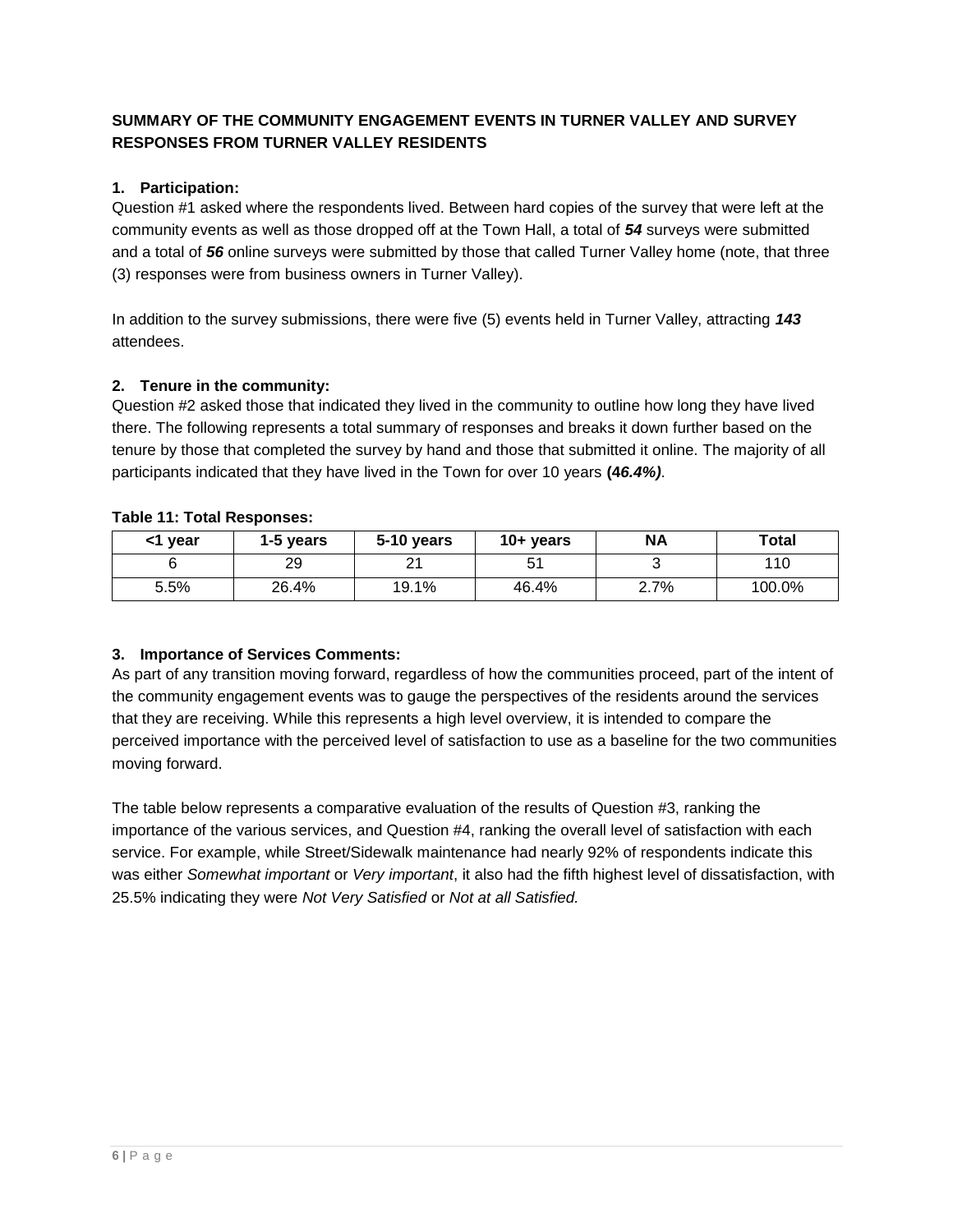| <b>Services</b>              | Level of   | <b>Services</b>              | Level of               |
|------------------------------|------------|------------------------------|------------------------|
|                              | Importance |                              | <b>Dissatisfaction</b> |
| Water/Sewer                  | 100.0%     | <b>Recreation Facilities</b> | 36.4%                  |
| Protective services          | 97.3%      | Planning                     | 33.3%                  |
| Garbage/Recycling            | 97.3%      | Snow removal                 | 26.9%                  |
| Street/Sidewalk              | 91.9%      | <b>Bylaw Enforcement</b>     | 25.7%                  |
| maintenance                  |            |                              |                        |
| Snow removal                 | 89.2%      | Street/Sidewalk              | 25.5%                  |
|                              |            | maintenance                  |                        |
| Planning                     | 84.8%      | Parks/Paths/Open Space       | 23.9%                  |
| Parks/Paths/Open Space       | 83.6%      | <b>Public Transportation</b> | 21.3%                  |
| <b>Recreation Facilities</b> | 81.1%      | Arts/Culture                 | 18.5%                  |
| Library                      | 79.1%      | <b>FCSS</b>                  | 11.0%                  |
| <b>Bylaw Enforcement</b>     | 75.7%      | Garbage/Recycling            | 10.1%                  |
| <b>FCSS</b>                  | 65.5%      | Protective services          | 8.3%                   |
| Arts/Culture                 | 61.3%      | Water/Sewer                  | 6.4%                   |
| <b>Public Transportation</b> | 44.1%      | Library                      | 3.7%                   |

**Table 12: Comparative Evaluation – Importance and Satisfaction** 

**NOTE:** Each service is first ranked in order of the overall level of importance (combining those that answered *Somewhat Important* or *Very Important)* and each service is also ranked based on the level of dissatisfaction (combining those that answered *Not Very Satisfied* or *Not at all Satisfied)*.

|                              | <b>Very</b> | <b>Somewhat</b> | <b>Not Very</b> | <b>Not at All</b> |               |
|------------------------------|-------------|-----------------|-----------------|-------------------|---------------|
| <b>Services</b>              | Important   | Important       | Important       | Important         | <b>Unsure</b> |
|                              |             |                 |                 |                   |               |
| Garbage/Recycling            | 70.9%       | 26.4%           | 1.8%            | 0.9%              | 0.0%          |
| Water/Sewer                  | 92.8%       | 7.2%            | 0.0%            | 0.0%              | 0.0%          |
| Protective services          | 89.2%       | 8.1%            | 2.7%            | 0.0%              | 0.0%          |
| Street/Sidewalk maintenance  | 48.6%       | 43.2%           | 6.3%            | 0.9%              | 0.9%          |
| Snow removal                 | 45.0%       | 44.1%           | 9.9%            | 0.9%              | 0.0%          |
| Parks/Paths/Open Space       | 39.1%       | 44.5%           | 11.8%           | 4.5%              | 0.0%          |
| <b>Recreation Facilities</b> | 33.3%       | 47.7%           | 12.6%           | 4.5%              | 1.8%          |
| <b>FCSS</b>                  | 27.3%       | 38.2%           | 19.1%           | 10.9%             | 4.5%          |
| Arts/Culture                 | 19.8%       | 41.4%           | 26.1%           | 11.7%             | 0.9%          |
| Library                      | 42.7%       | 36.4%           | 17.3%           | 2.7%              | 0.9%          |
| Planning                     | 42.9%       | 42.0%           | 10.7%           | 2.7%              | 1.8%          |
| <b>Bylaw</b>                 | 36.0%       | 39.6%           | 11.7%           | 11.7%             | 0.9%          |
| <b>Public Transportation</b> | 7.2%        | 36.9%           | 27.9%           | 26.1%             | 1.8%          |

| Table 13: Total Responses - Level of Importance for each Service |
|------------------------------------------------------------------|
|------------------------------------------------------------------|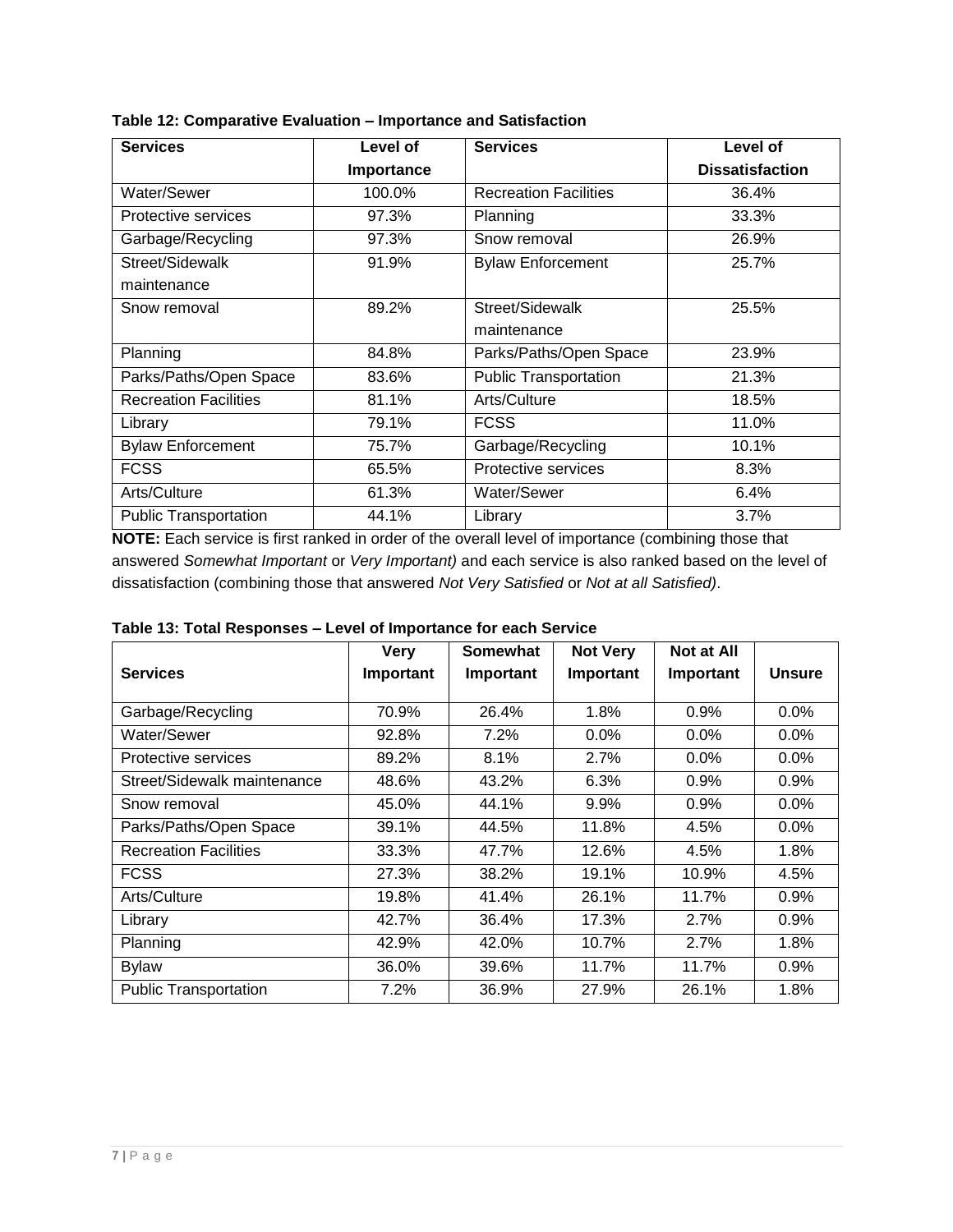|                              | <b>Very</b>      | <b>Somewhat</b>  | <b>Not Very</b>  | Not at All       | <b>Unsure</b> |
|------------------------------|------------------|------------------|------------------|------------------|---------------|
| <b>Services</b>              | <b>Satisfied</b> | <b>Satisfied</b> | <b>Satisfied</b> | <b>Satisfied</b> |               |
| Garbage/Recycling            | 59.6%            | 30.3%            | 8.3%             | 1.8%             | 0.0%          |
| Water/Sewer                  | 55.5%            | 38.2%            | 4.5%             | 1.8%             | $0.0\%$       |
| Protective services          | 67.0%            | 22.9%            | 8.3%             | 0.0%             | 1.8%          |
| Street/Sidewalk maintenance  | 32.7%            | 40.9%            | 18.2%            | 7.3%             | 0.9%          |
| Snow removal                 | 41.7%            | 30.6%            | 14.8%            | 12.0%            | 0.9%          |
| Parks/Paths/Open Space       | 32.1%            | 42.2%            | 19.3%            | 4.6%             | 1.8%          |
| <b>Recreation Facilities</b> | 24.5%            | 32.7%            | 25.5%            | 10.9%            | 6.4%          |
| <b>FCSS</b>                  | 21.1%            | 40.4%            | 8.3%             | 2.8%             | 27.5%         |
| Arts/Culture                 | 24.1%            | 42.6%            | 13.0%            | 5.6%             | 14.8%         |
| Library                      | 74.1%            | 14.8%            | 2.8%             | 0.9%             | 7.4%          |
| Planning                     | 11.1%            | 40.7%            | 18.5%            | 14.8%            | 14.8%         |
| <b>Bylaw</b>                 | 27.5%            | 33.9%            | 12.8%            | 12.8%            | 12.8%         |
| <b>Public Transportation</b> | 13.0%            | 31.5%            | 12.0%            | 9.3%             | 34.3%         |

**Table 14: Total Responses – Level of Satisfaction for each Service** 

### **4. Overall Satisfaction:**

Question #5 asked people to provide their general level of satisfaction overall, indicating their perspective on how well the Town is doing in delivery services. Despite perspectives or comments that were somewhat negative around individual services, the overall level of satisfaction appears relatively high. Only 14.7% (16 total responses) indicated a level of dissatisfaction with the overall level of service.

### **Table 15: General Level of Satisfaction**

| <b>Very Satisfied</b> | Somewhat         | <b>Not Very</b>  | Not at All       | <b>Unsure</b> | <b>Total</b> |
|-----------------------|------------------|------------------|------------------|---------------|--------------|
|                       | <b>Satisfied</b> | <b>Satisfied</b> | <b>Satisfied</b> |               |              |
| 32                    | 61               | 13               |                  |               | 109          |
| 29.4%                 | 56.0%            | 11.9%            | 2.8%             | $0.0\%$       | 100.0%       |

### **5. Collaborating on Service Delivery:**

Question #6 asked the respondents to consider the different services from the perspective of the importance of collaborating on these services. The following table provides an overall ranking based on the combination of those that responded either *Very Important* or *Somewhat Important*.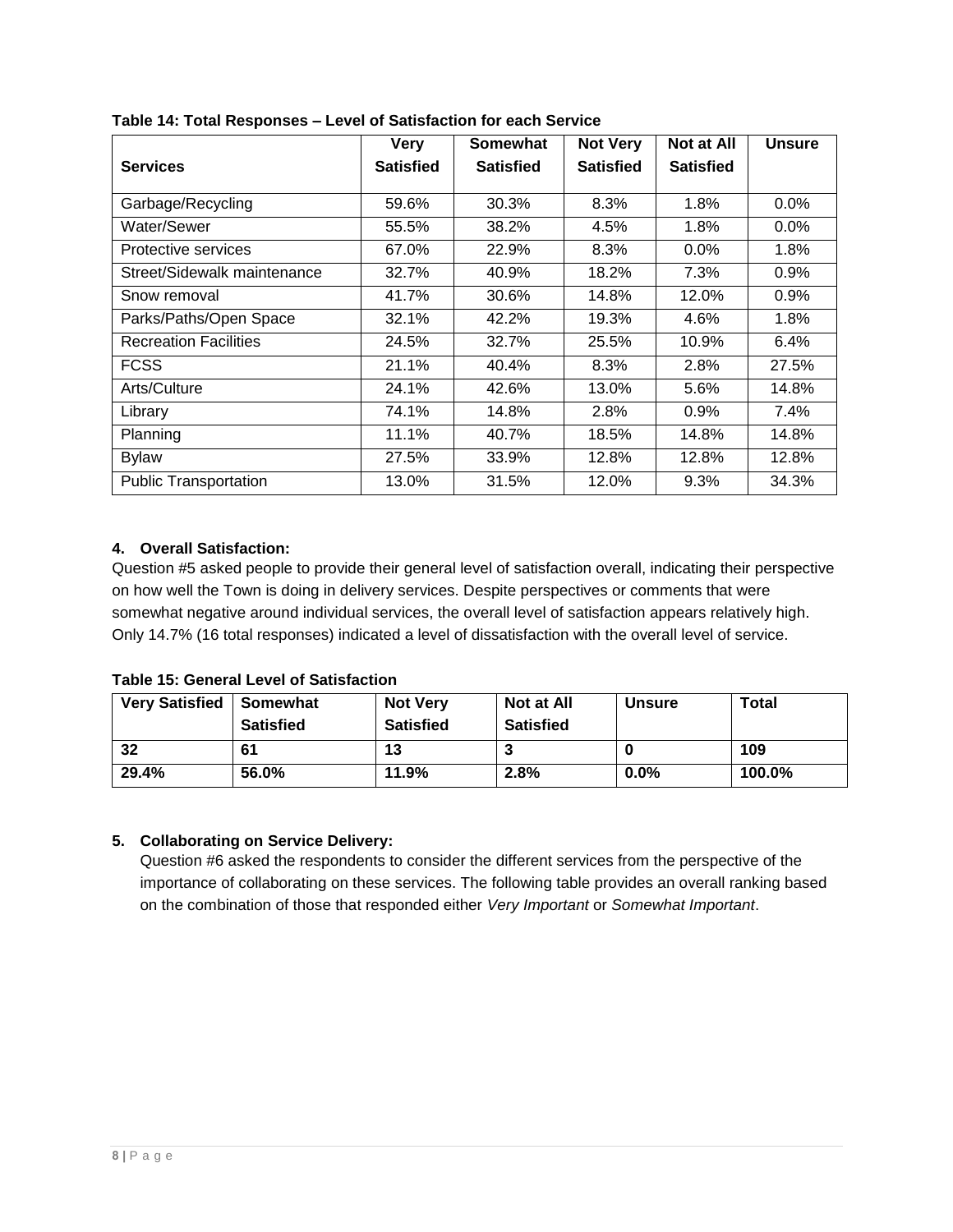| Table 16: Overall Level of Importance for Collaborative Services |  |
|------------------------------------------------------------------|--|
|------------------------------------------------------------------|--|

| Collaborate                  | <b>Level of Importance</b> |
|------------------------------|----------------------------|
| Water/Sewer                  | 99.1%                      |
| Garbage/Recycling            | 96.3%                      |
| Protective services          | 95.4%                      |
| Parks/Paths/Open Space       | 91.7%                      |
| Snow removal                 | 89.0%                      |
| Library                      | 87.3%                      |
| <b>Recreation Facilities</b> | 86.4%                      |
| Planning                     | 86.1%                      |
| Street/Sidewalk maintenance  | 84.5%                      |
| <b>Bylaw Enforcement</b>     | 82.4%                      |
| <b>FCSS</b>                  | 73.4%                      |
| Arts/Culture                 | 72.5%                      |
| <b>Public Transportation</b> | 66.1%                      |

#### **Table 17: Total Responses – Level of Importance for each Service**

|                              | <b>Very</b> | Somewhat  | <b>Not Very</b> | <b>Not at All</b> | <b>Unsure</b> |
|------------------------------|-------------|-----------|-----------------|-------------------|---------------|
| <b>Services</b>              | Important   | Important | Important       | Important         |               |
| Garbage/Recycling            | 81.7%       | 14.7%     | 2.8%            | $0.0\%$           | 0.9%          |
| Water/Sewer                  | 85.3%       | 13.8%     | $0.0\%$         | $0.0\%$           | 0.9%          |
| Protective services          | 82.6%       | 12.8%     | 1.8%            | 1.8%              | 0.9%          |
| Street/Sidewalk maintenance  | 54.5%       | 30.0%     | 11.8%           | 1.8%              | 1.8%          |
| Snow removal                 | 57.8%       | 31.2%     | 7.3%            | 2.8%              | 0.9%          |
| Parks/Paths/Open Space       | 53.2%       | 38.5%     | 5.5%            | 0.9%              | 1.8%          |
| <b>Recreation Facilities</b> | 60.0%       | 26.4%     | 9.1%            | 2.7%              | 1.8%          |
| <b>FCSS</b>                  | 41.3%       | 32.1%     | 13.8%           | 6.4%              | 6.4%          |
| Arts/Culture                 | 42.2%       | 30.3%     | 16.5%           | 6.4%              | 4.6%          |
| Library                      | 67.3%       | 20.0%     | 7.3%            | 2.7%              | 2.7%          |
| Planning                     | 62.0%       | 24.1%     | 6.5%            | 2.8%              | 4.6%          |
| <b>Bylaw</b>                 | 58.3%       | 24.1%     | 9.3%            | 7.4%              | 0.9%          |
| <b>Public Transportation</b> | 34.9%       | 31.2%     | 13.8%           | 12.8%             | 7.3%          |

### **6. Priorities:**

Question #7 asked for perspectives relative to the two Towns moving toward a more unified approach to governance. Respondents were asked to rank each of the priorities based on what they felt was most important as part of any transition (with 1 being the most important and 6 being the least important). The following tables represent a summary of the average score for each of the priorities.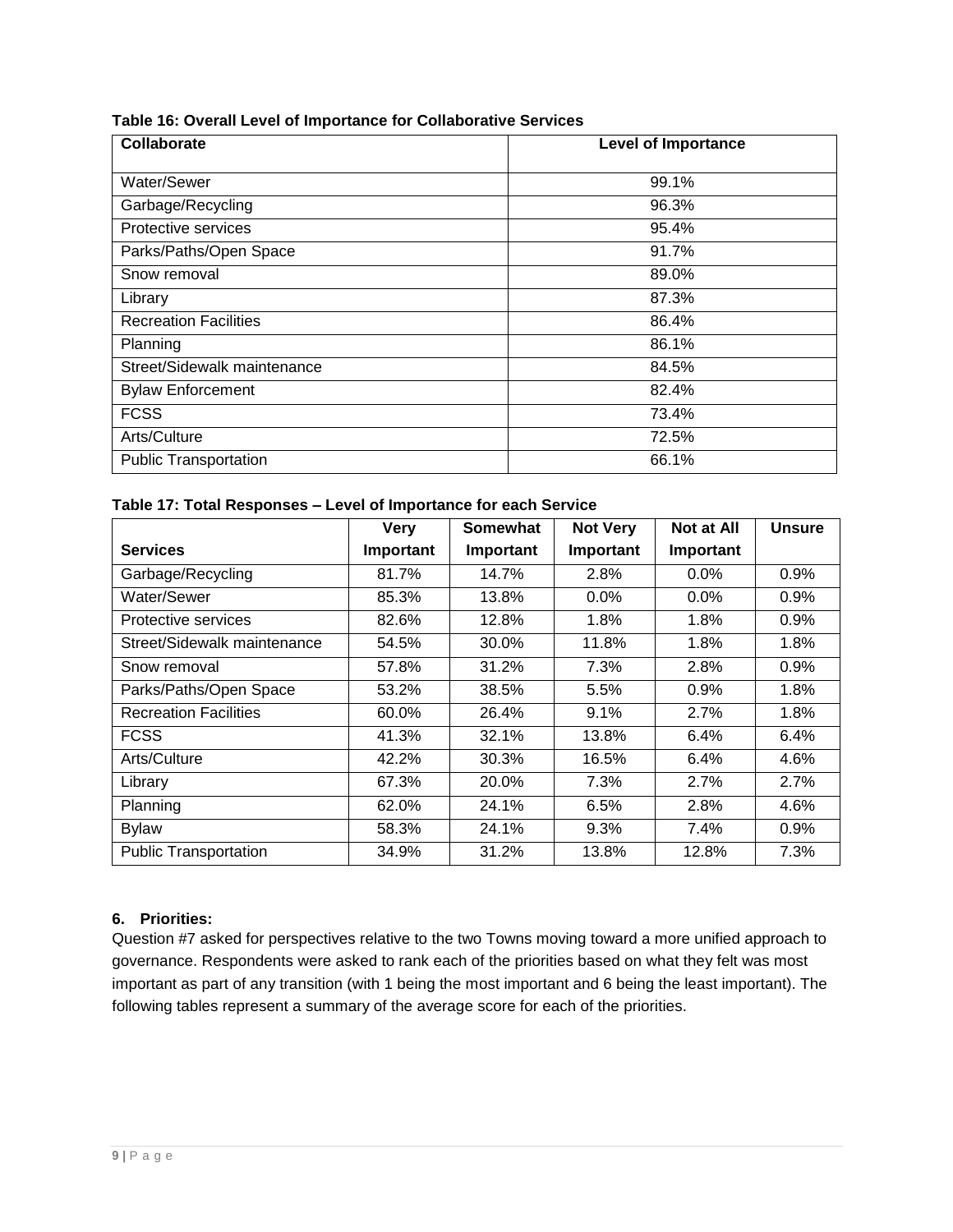| <b>Priorities</b>                              | <b>Average Response</b> |
|------------------------------------------------|-------------------------|
| <b>Location of Facilities</b>                  | 4.9                     |
| Local Autonomy                                 | 3.9                     |
| <b>Costs of Services</b>                       | 1.9                     |
| Effectiveness & Efficiency of Administration   | 2.4                     |
| Local Identity                                 | 4.8                     |
| Effectiveness & Efficiency of Local Government | 27                      |

**Table 18: Total Responses – Importance of Unified Approach** 

Considering the general feedback from the community engagement events and the comments provided as part of the survey responses, it is clear that the *Costs of Services* with a total average score of *1.9*, represents the key priority outlined by those that participated in the events.

# **7. Importance of Other Services Comments:**

Question #8 asked respondents to consider other collaborative opportunities beyond the typical municipal services. The following tables provide an overall ranking based on the combination of those that responded either *Very Important* or *Somewhat Important*, as well as providing the full spectrum of responses for each of the services as a total and broken down by hard copy submissions and online responses.

### **Table 19: Total Responses - Level of Importance Ranking**

| <b>Other Opportunities</b>             | <b>Level of Importance</b> |
|----------------------------------------|----------------------------|
| <b>Economic Development Planning</b>   | 95.4%                      |
| <b>Administrative Services</b>         | 94.5%                      |
| <b>Local Governance Representation</b> | 94.5%                      |
| Joint Planning                         | 93.6%                      |
| Joint Purchase of Equipment            | 93.6%                      |
| Marketing the Region                   | 90.8%                      |
| Seniors Care/Housing                   | 89.0%                      |
| <b>Stronger Regional Voice</b>         | 88.9%                      |